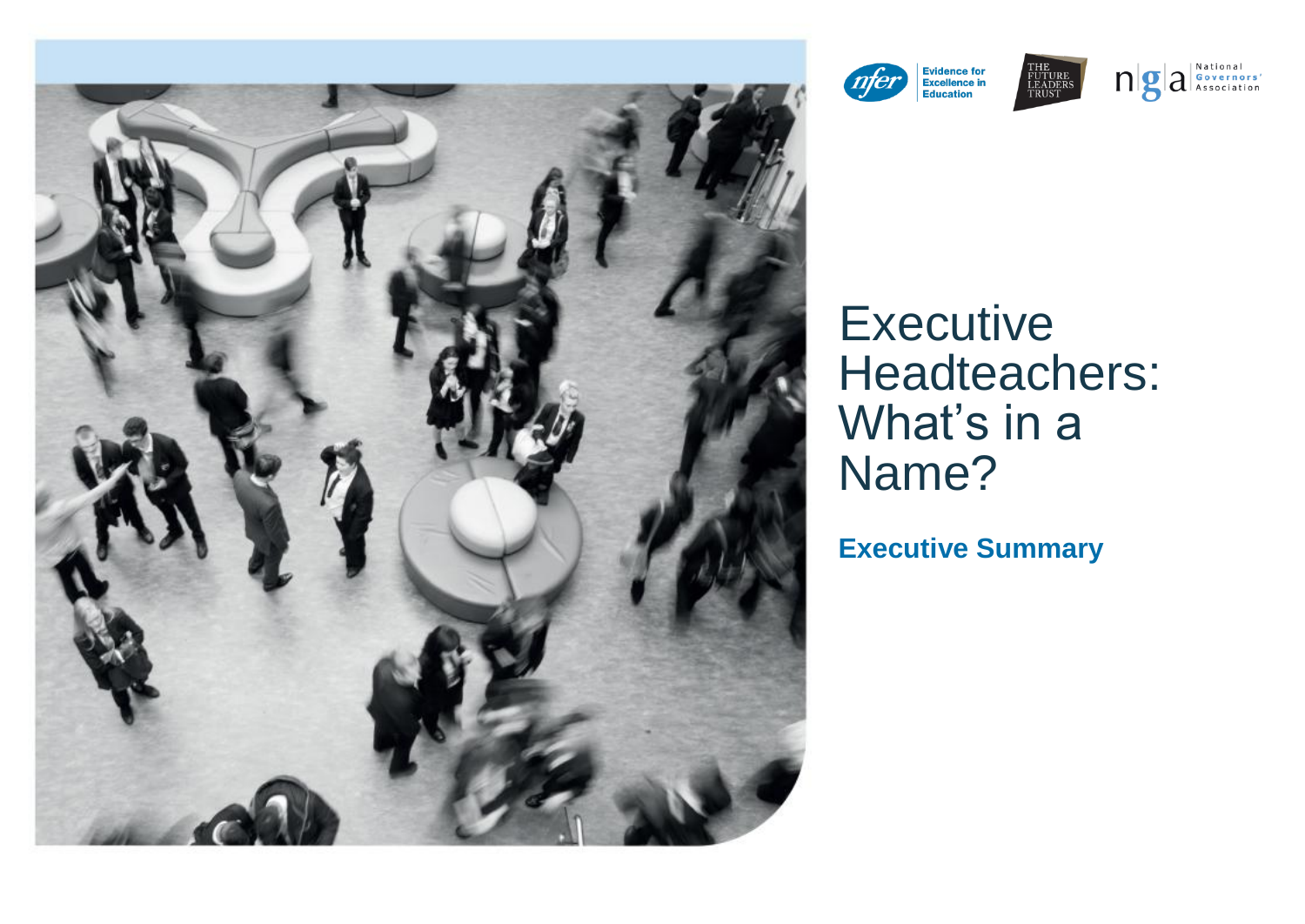Executive Headteachers: What's in a Name? Executive Summary

# **Contents**

# Acknowledgements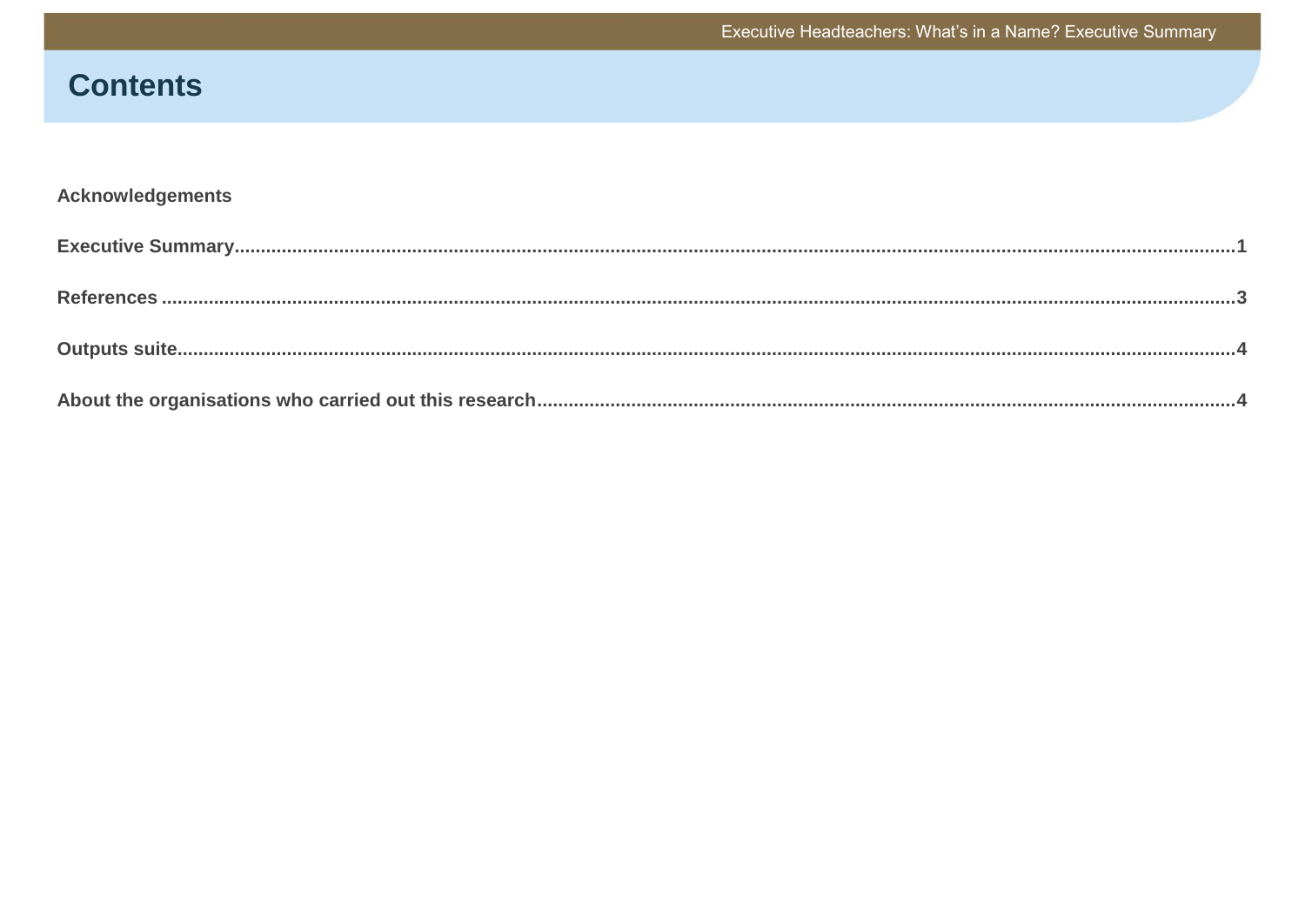# **Acknowledgements**

The authors would like to thank all the participants who contributed to this research. We are particularly grateful to the executive headteachers, heads of school and other senior leaders, and members of school governing boards who took part in case study interviews to share their experiences of the executive headteacher role. We would also like to thank the Department for Education for providing access to School Workforce Census data which enabled analysis of the executive headteacher profile. We would like to express sincere thanks to the members of the National Foundation for Educational Research (NFER), the National Governors' Association (NGA) and The Future Leaders Trust (TFLT) teams including: Daniele Bernardinelli, Ben Durbin, Jennie Harland, Pippa Lord, Jane Parrack, Margaret Parfitt, Alison Riley, Julie Thompson, Karen Wespieser and Carole Willis (NFER); Ellie Cotgrave, Tom Fellows and Emma Knights (NGA); Hannah Barnett, Matthew Crowder, Julia Lewis, Evan Odell, Jacqueline Russell, Katy Theobald, and Rosaria Votta (TFLT). Many thanks also to Helen Crawley for the design work on the reports.

### **How to cite this publication:**

Theobald, K. and Lord, P. (2016). *Executive Headteachers: What's in a Name? Executive Summary*. Slough, Birmingham and London: NFER, NGA and TFLT.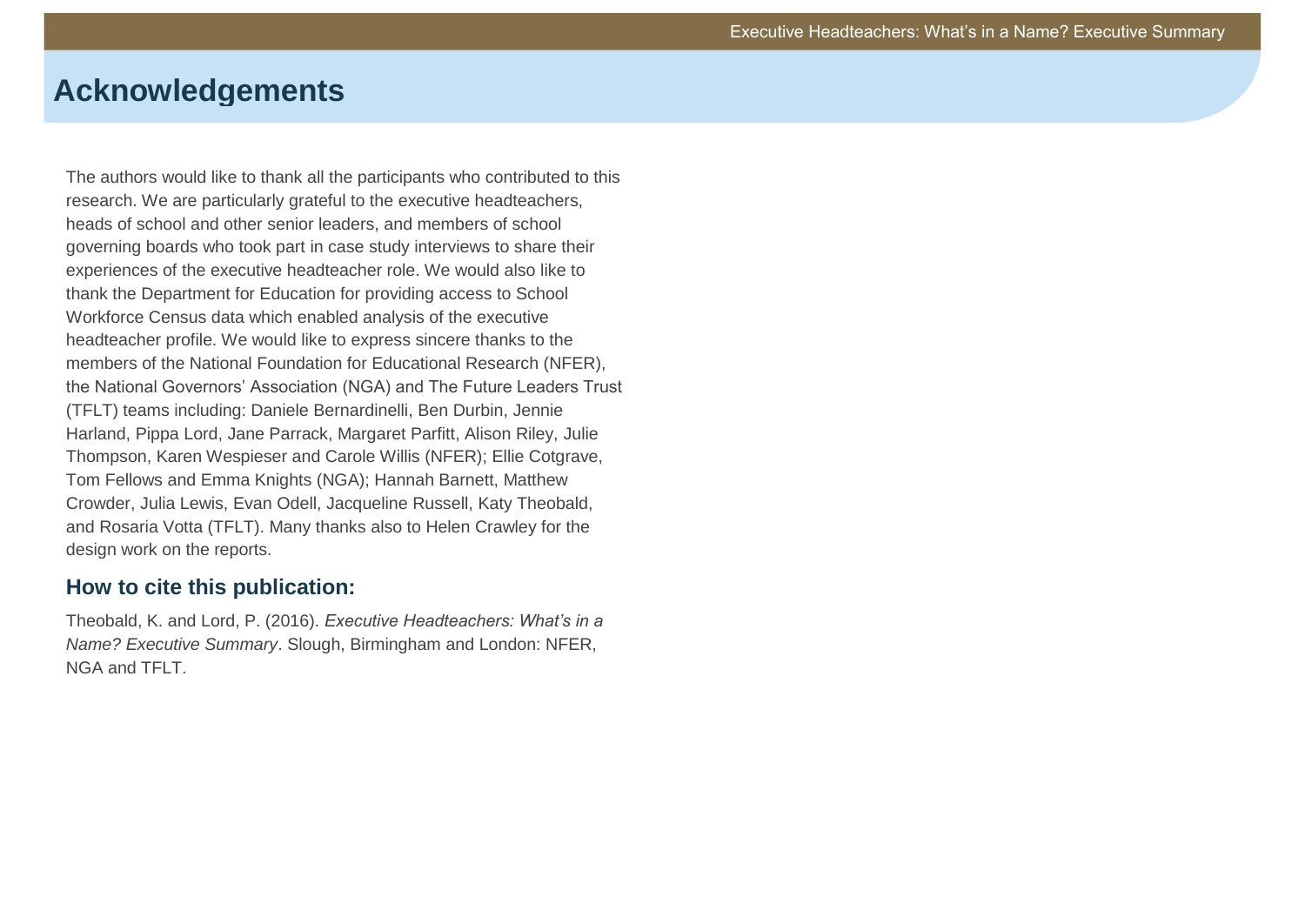# **Executive Summary**

### **1. About this research: why do EHTs matter?**

Executive headteachers (EHTs) are becoming increasingly prevalent as the self-improving school system matures; there are over 620 EHTs in the school workforce today<sup>1</sup>; and the number recorded in the School Workforce Census (SWC) has increased by 240 per cent between 2010 and 2014. The role is still evolving locally and nationally and, as EHTs take responsibility for ever more schools in England, their role will be crucial to the effectiveness of multi-school groupings in the self-improving school system.

The literature and latest SWC define an EHT as a headteacher (HT) who has direct oversight of more than one school in a school grouping arrangement (DfE, 2015; Fellows, 2016). However, unlike HTs, there is currently no legal definition for EHTs, leading to multiple sector interpretations of the role. EHTs often work to oversee the transition and improvement of schools, as well as to grow partnerships between schools. They work across more schools and children than traditional HTs. The 2016 Education White Paper recognises that this 'require[s] a new and different mix of skills and experience' (DfE, 2016, p.42). But as yet there is no comprehensive guidance on the skill-set they need.

This study adds clarity to the evidence on the role and responsibilities of EHTs, the structural arrangements in which they work, and the skills and experience they need. It is based on a review of 15 HT and 15 EHT application packs, secondary analysis of the SWC, and 12 in-depth case studies with EHTs and their colleagues. It is a collaboration between the National Foundation for Educational Research (NFER), the National Governors' Association (NGA) and The Future Leaders Trust (TFLT).

### **2. Key messages and recommendations**

In this study, we found that the remit and responsibilities of individuals working as EHTs varies in terms of the number of schools they work with, the structure linking those schools, whether or not they have a substantive headship role, and the schools' strategic priorities.

We propose that an EHT be considered as a lead professional of more than one school; or who manages a school with multiple phases; or who has management responsibility significantly beyond that of a single school site. An EHT provides a leadership and management layer to increase strategic and collaborative capacity. Scale and size are important considerations; however, at what point another form of strategic leadership may be required, for example a chief executive officer (CEO) was outside the scope of this current study and needs further exploration.

Our study's focus on the difference between HTs and EHTs highlights that the roles of EHTs are distinctive from traditional HT roles in requiring higher levels of strategic thinking; greater emphasis on coaching, delegating and achieving change through others; and capacity to look outward.

#### **Key recommendations:**

- More clarity is needed at a national level around the true scale of the role and the purpose of EHTs in a school-led system.
- The DfE should facilitate a profession-led definition of executive headship with associated skills, competencies, organisational structures and indicative remuneration – allowing for a range of appropriate operating models.
- Workforce planning must ensure sufficient numbers of leaders progress upward to fill new EHT positions while also sustaining traditional HT positions and Head of School (HoS) roles.

 $\overline{a}$ 

<sup>&</sup>lt;sup>1</sup> Based on analysis of SWC and Edubase in 2016.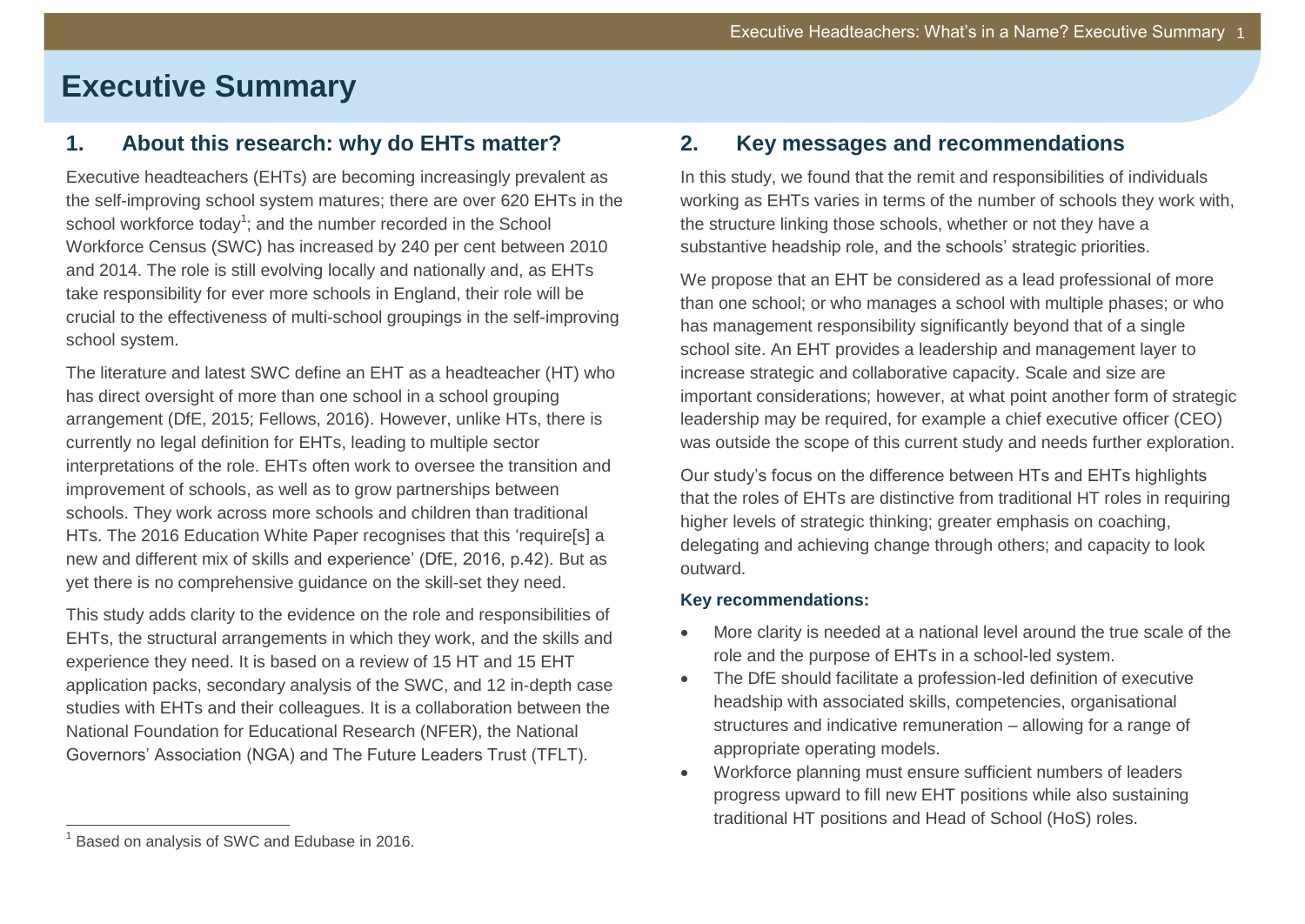- Governing boards should actively decide whether to add a level of strategic leadership, and whether this is structured as an additional layer or replacement for other forms or leadership (or a mixture). They must consider who will step into the HoS (or similar) role.
- Governors should be supported with guidance on what role an EHT might play, appointing procedures, indicative remuneration and job descriptions.
- More professional development and support networks for EHTs and aspirant EHTs are needed. Action is needed to increase the proportion of women in the role.
- The role and effectiveness of EHTs should be carefully evaluated and kept under review, as this new and expanding leadership role develops.
- National data recording systems need to be developed to more accurately record information about EHT posts and accountability arrangements.
- More research is needed to explore the role of Head of School (HoS) and CEO to further understand how they relate to EHTs.

### **3. Findings: Who and where are the EHTs in England?**

According to the SWC, there were 20,560 HTs and 621 EHTs in schools in England in November 2014.

- Executive headteachers are experienced senior leaders, most of whom have been HTs.
- Almost all EHTs in the 2014 SWC have qualified teacher status.
- Executive headteacher positions offer higher pay than HT positions reflecting the higher level of experience and responsibility associated with the role.
- Executive headteachers are likely to be slightly older than HTs.
- Women are under-represented in the EHT population when compared with women in the HT population, but the proportion of EHTs who are female has grown over time.
- There is currently a higher proportion of EHTs amongst the leaders of academies than in the maintained sector.

However, the many limitations associated with the data present a growing challenge in understanding the most senior tiers of school leadership.

# **4. Findings: Why have an EHT?**

There are several drivers for including an EHT in a school grouping including: school improvement, leading partnerships, school expansion, and the increased capacity that can come from working across several schools. Compared with traditional HTs the EHT role was reported to entail higher levels of strategic thinking; greater emphasis on coaching, delegating and achieving change through others; ensuring consistency and collaboration across and between schools/sites; and a strong capacity to look outward. They currently work within a complex variety of contexts and governance and accountability structures.

### **5. Findings: facilitators, challenges and developing the EHT role**

School grouping arrangements – whether as part of formal groups such as multi-academy trusts (MATs) or federations, or informal collaborations – are central to the self-improving school system. If schools continue grouping together at current rates, there may be a demand for between 3203 and 6786 more EHTs by 2022. Sustaining this growth will require system-level planning of the leadership pipeline and development for EHTs. Challenges to the development of the EHT role include: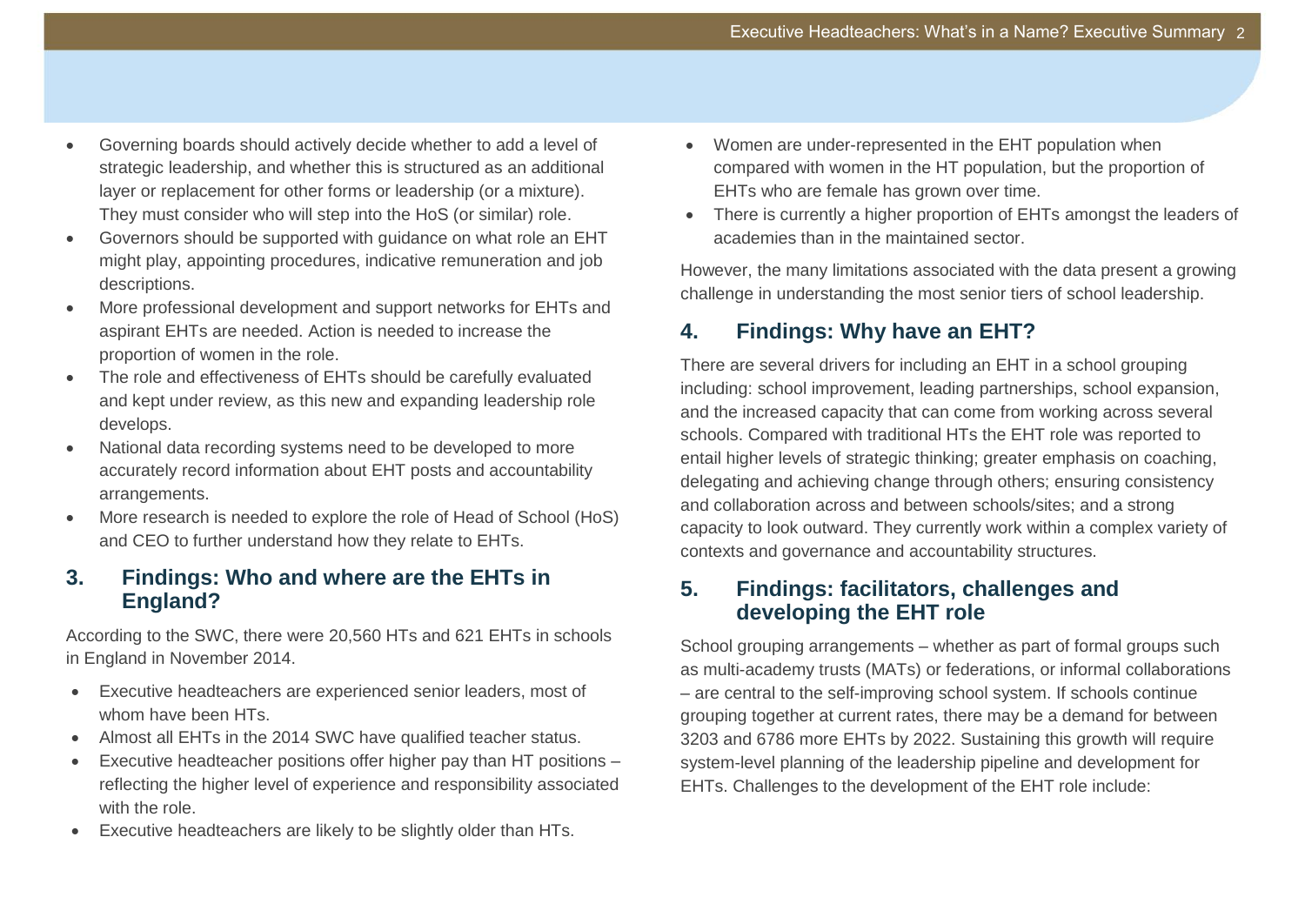- clearly defining and articulating the role in application packs, job descriptions and performance management arrangements
- clear division of leadership (between EHTs and others)
- well-informed governance and accountability arrangements
- balancing the needs of multiple schools
- recruiting individuals who are not only great HTs but have the higher level skills and competencies required for executive headship.

There is little formal CPD and few qualifications available for EHTs. Support and training should foster and capitalise on informal and formal networks, with CPD covering areas such as building partnerships and business management. Aspiring EHTs identify a need for further experience working across larger organisations, multi-school and multiphase contexts.

# **6. Concluding comments**

Our findings highlight the strategic role that EHTs play in the school leadership landscape and their growing importance as more schools form multi-school groupings. More clarity is needed at a national level around the true scale of the role and the purpose of EHTs in a school-led system. Careful planning is needed at a local level to ensure that every EHT has a clearly defined role in their context, which recognises the additional value they bring, distinct from a traditional HT. Further research needs to consider: the effectiveness and impact of EHTs, including better understanding the circumstances under which EHTs generate efficiencies in the system, and whether particular EHT models or types of individual are more, or less, effective. In addition, the relationships between HT/EHT at one end of the scale/size spectrum and EHT/CEO at the other, need further exploration.

# <span id="page-5-0"></span>**References**

Department for Education (2015). S*chool Workforce Census 2015: Guide for School-employed Staff*. London: DfE [online]. Available: [https://www.gov.uk/government/uploads/system/uploads/attachment\\_data](https://www.gov.uk/government/uploads/system/uploads/attachment_data/file/448625/School_Workforce_Guide_2015_v1_school_return.pdf) [/file/448625/School\\_Workforce\\_Guide\\_2015\\_v1\\_school\\_return.pdf](https://www.gov.uk/government/uploads/system/uploads/attachment_data/file/448625/School_Workforce_Guide_2015_v1_school_return.pdf) [10 June 2016].

Department for Education (2016). *Educational Excellence Everywhere* (Cm. 9230). London: DfE [online]. Available:

[https://www.gov.uk/government/uploads/system/uploads/attachment\\_data](https://www.gov.uk/government/uploads/system/uploads/attachment_data/file/508447/Educational_Excellence_Everywhere.pdf) [/file/508447/Educational\\_Excellence\\_Everywhere.pdf](https://www.gov.uk/government/uploads/system/uploads/attachment_data/file/508447/Educational_Excellence_Everywhere.pdf) [10 June 2016].

Fellows, T (2016). *What Makes a Headteacher 'Executive'? The Role and Responsibilities of Executive Headteachers in England*. Birmingham: NGA [online]. Available: [http://www.nga.org.uk/getattachment/News/NGA-](http://www.nga.org.uk/getattachment/News/NGA-News/Executive-headteachers-research-reveals-confusion/Exechead-report-final.pdf)[News/Executive-headteachers-research-reveals-confusion/Exechead](http://www.nga.org.uk/getattachment/News/NGA-News/Executive-headteachers-research-reveals-confusion/Exechead-report-final.pdf)[report-final.pdf](http://www.nga.org.uk/getattachment/News/NGA-News/Executive-headteachers-research-reveals-confusion/Exechead-report-final.pdf) [17 June, 2016].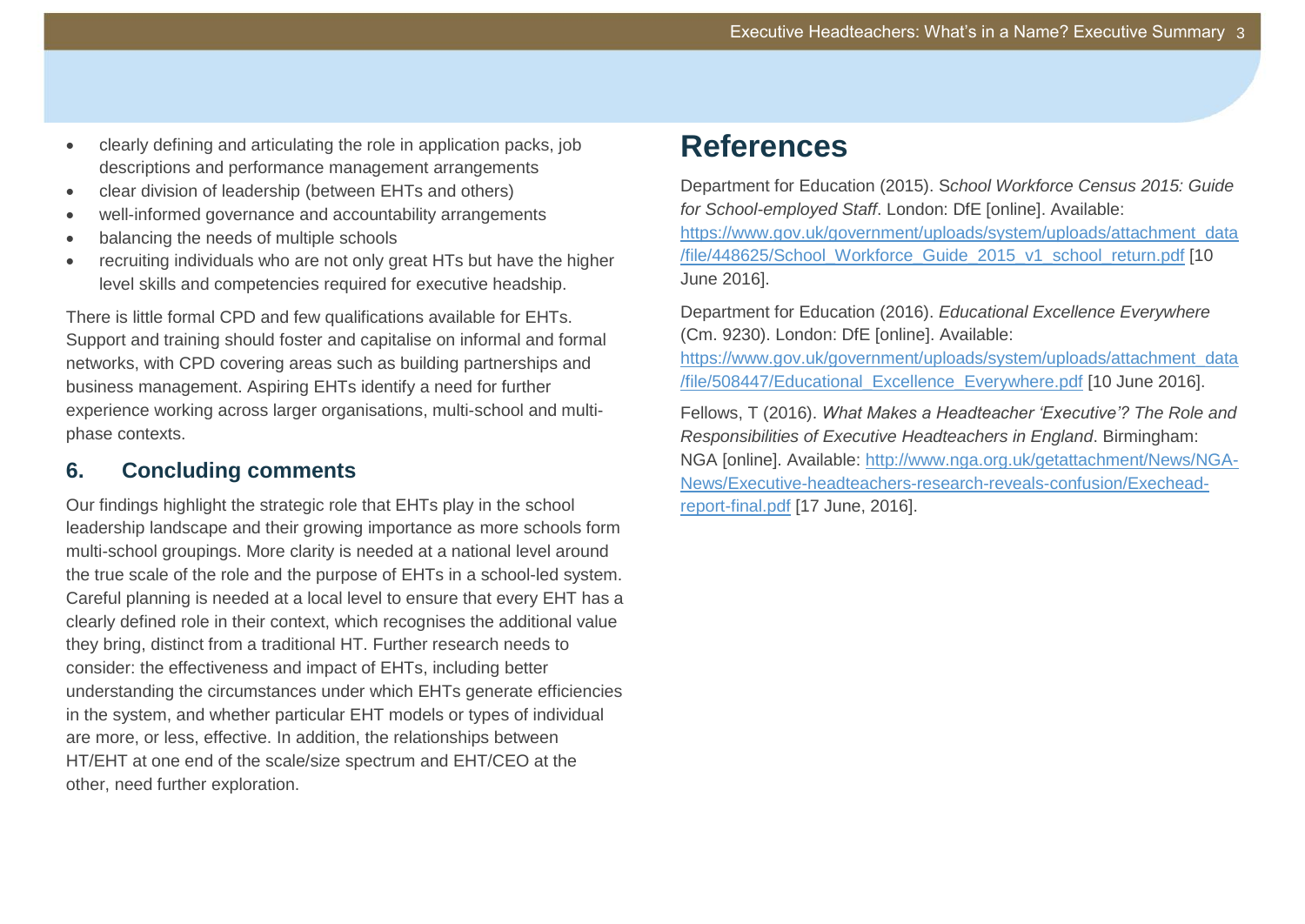# **Outputs suite**

# **A Full Report of the Findings**

The full report of findings, including key messages and recommendations for policy and practice, why executive headteachers (EHTs) matter, the distinctive characteristics and distribution of EHTs, the circumstances under which schools appoint an EHT, and the facilitating factors, challenges, and development of the EHT role.

#### **How to cite this publication:**

Lord, P., Wespieser, K., Harland, J., Fellows, T. and Theobald, K. (2016). *Executive Headteachers: What's in a Name? A Full Report of the Findings*. Slough, Birmingham and London: NFER, NGA and TFLT.

# **Executive Summary**

A two-page concise summary of the full report.

#### **How to cite this publication:**

Theobald, K. and Lord, P. (2016). *Executive Headteachers: What's in a Name? Executive Summary*. Slough, Birmingham and London: NFER, NGA and TFLT.

# **Technical Appendix**

The technical appendix provides a detailed account of the methodology used to obtain the data on which the full report is based.

#### **How to cite this publication:**

Harland, J. and Bernardinelli, D. (2016). *Executive Headteachers: What's in a Name? Technical Appendix*. Slough: NFER.

### **Literature Review**

The literature review encapsulates existing research on the EHT position in England. It covers three main areas: the history of EHTs in England; the skills, qualities and motivations identified in EHTs; and the governance and school structures associated with EHTs.

#### **How to cite this publication:**

Fellows, T. and Odell, E. (2016). *Executive Headteachers: What's in a Name? A Review of the Literature*. Birmingham and London: NGA and TFLT.

# **Case Study Compendium**

The compendium provides an overview of each of the 12 case studies that were conducted as part of the research. Each case study includes a description of the setting, the purpose of appointing an EHT, the focus of the EHT role, qualifications of the EHT and replicable features.

#### **How to cite this publication:**

Wespieser, K. (Ed) (2016). *Executive Headteachers: What's in a Name? Case Study Compendium.* Slough: NFER.

# **Infographic Poster**

The infographic poster – included in the full report - displays quantitative data about the distinctive characteristics and distribution of EHTs.

All outputs are available from the following websites:

[www.nfer.ac.uk](http://www.nfer.ac.uk/) [www.nga.org.uk](http://www.nga.org.uk/) [www.future-leaders.org.uk](http://www.future-leaders.org.uk/)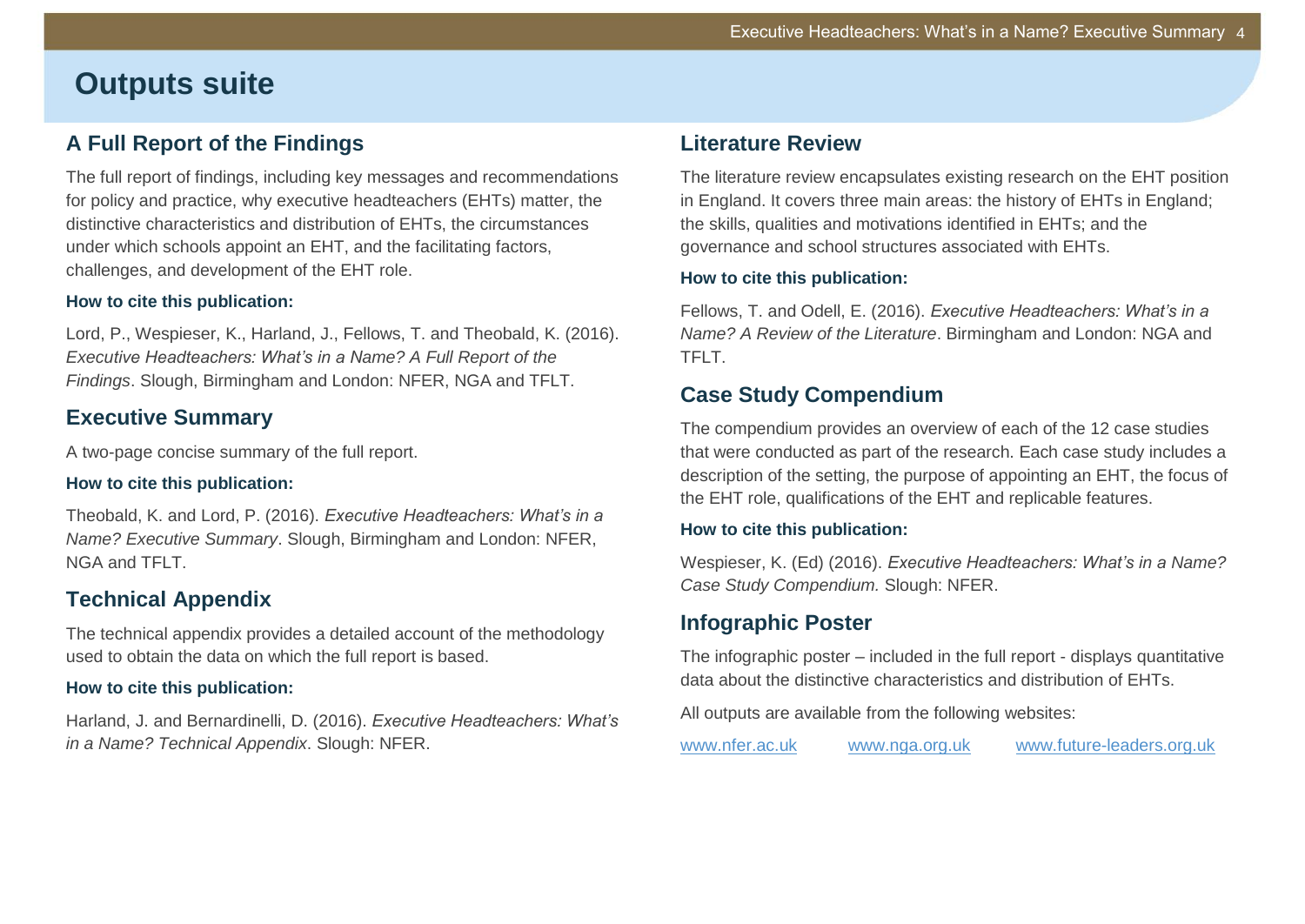# **About the organisations who carried out this research**



The National Foundation for Educational Research (NFER) is the UK's largest independent provider of research, assessment and information services for education, training and children's services. Our purpose is to provide independent evidence which improves education and training for children and young people.

The research team at NFER for this project included: Daniele Bernardinelli, Jennie Harland, Pippa Lord, and Karen Wespieser.

T: 01753 574123 | E: [enquiries@nfer.ac.uk](mailto:enquiries@nfer.ac.uk) | [www.nfer.ac.uk](http://www.nfer.ac.uk/)



The National Governors' Association (NGA) is an independent charity representing and supporting governors, trustees and clerks in maintained schools and academies in England. The NGA's goal is to improve the wellbeing of children and young people by increasing the effectiveness of governing boards and promoting high standards. We do this by providing information, guidance, research, advice and training. We also work closely with, and lobby, UK government and educational bodies, and are the only campaigning national membership organisation for school governors and trustees.

The research team at NGA for this project included: Ellie Cotgrave and Tom Fellows.

T: 0121 237 3780 | E: [governorhq@nga.org.uk](mailto:governorhq@nga.org.uk) | [www.nga.org.uk](file://Exchange/company/Communications/1%20Projects/025%20Guidance%20docs/www.nga.org.uk)



The Future Leaders Trust's mission is to give children equal opportunities in life, regardless of background, by developing a network of exceptional school leaders. We run a range of leadership development programmes, providing a progression pathway from middle leadership right through to system leadership. All of the programmes are informed by evidence and the expertise of leaders within and beyond education. They all support participants to develop more effective leadership behaviours, so they can drive improvement in schools and multi-academy trusts and help close the attainment gap.

The research team at TFLT for this project included: Evan Odell, Katy Theobald and Rosaria Votta.

T: 0800 009 4142 | E: [enquiries@future-leaders.org.uk](mailto:enquiries@future-leaders.org.uk) | <http://www.future-leaders.org.uk/contact-us/>